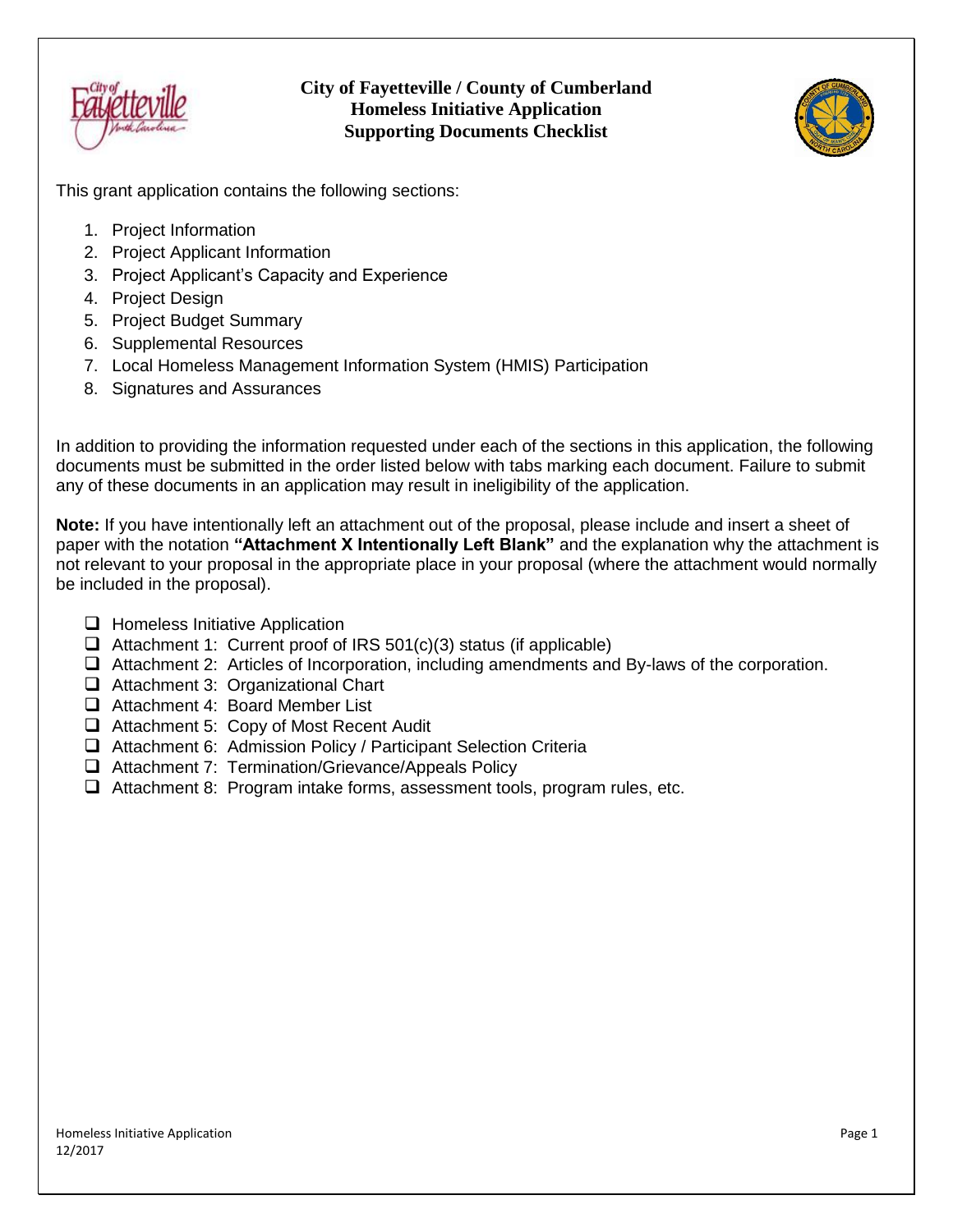|    | <b>City of Fayetteville and County of Cumberland</b><br><b>Homeless Initiative Project Application</b> |                                                                                                                                                                                                                                                                                                         |  |  |  |
|----|--------------------------------------------------------------------------------------------------------|---------------------------------------------------------------------------------------------------------------------------------------------------------------------------------------------------------------------------------------------------------------------------------------------------------|--|--|--|
|    |                                                                                                        | 1. PROJECT INFORMATION (REFER TO RFP GUIDELINES FOR SPECIFIC INFORMATION)                                                                                                                                                                                                                               |  |  |  |
|    |                                                                                                        | a. Project Name: _____                                                                                                                                                                                                                                                                                  |  |  |  |
|    |                                                                                                        | b. Funding Request (Should match budget indicated in Section 5 of this application)<br>1) Amount of Grant Funds Requested: \$<br>2) Amount of Other Funding:<br>3) Amount of Total Project Budget:                                                                                                      |  |  |  |
| 2. |                                                                                                        | PROJECT APPLICANT INFORMATION                                                                                                                                                                                                                                                                           |  |  |  |
|    |                                                                                                        | a. Name of project applicant: _____<br>b. DUNS Number:<br>c. Tax ID or EIN:<br>d. Project Applicant Type:<br>1) $\Box$ Private nonprofit organization with 501(c)(3) status<br>Date of Incorporation:<br>2) <b>J</b> Unit of Local Government<br>3) Other Public Agency (e.g. public housing authority) |  |  |  |
|    | f.<br>g.                                                                                               | e. Is the project applicant a faith-based organization? $\Box$ Yes<br>- No<br>Has the project applicant ever received a grant through a local, State, or federal agency?<br>l I Yes<br>l I No<br>Is project applicant a member of the local Continuum of Care?<br>Yes<br><b>No</b>                      |  |  |  |
|    |                                                                                                        | h. Agency's primary contact:                                                                                                                                                                                                                                                                            |  |  |  |
|    |                                                                                                        | Name:<br>Title:<br>Telephone Number: _____<br>Email:                                                                                                                                                                                                                                                    |  |  |  |
| 3. |                                                                                                        | <b>PROJECT APPLICANT'S CAPACITY AND EXPERIENCE</b>                                                                                                                                                                                                                                                      |  |  |  |
|    |                                                                                                        | a. Describe your agency's mission and discuss how the project ties into the mission.                                                                                                                                                                                                                    |  |  |  |

b. Provide a brief description of titles, responsibilities and qualifications of staff who will: a) administer (reporting and accounting), and b) operate (direct service staff) the proposed program.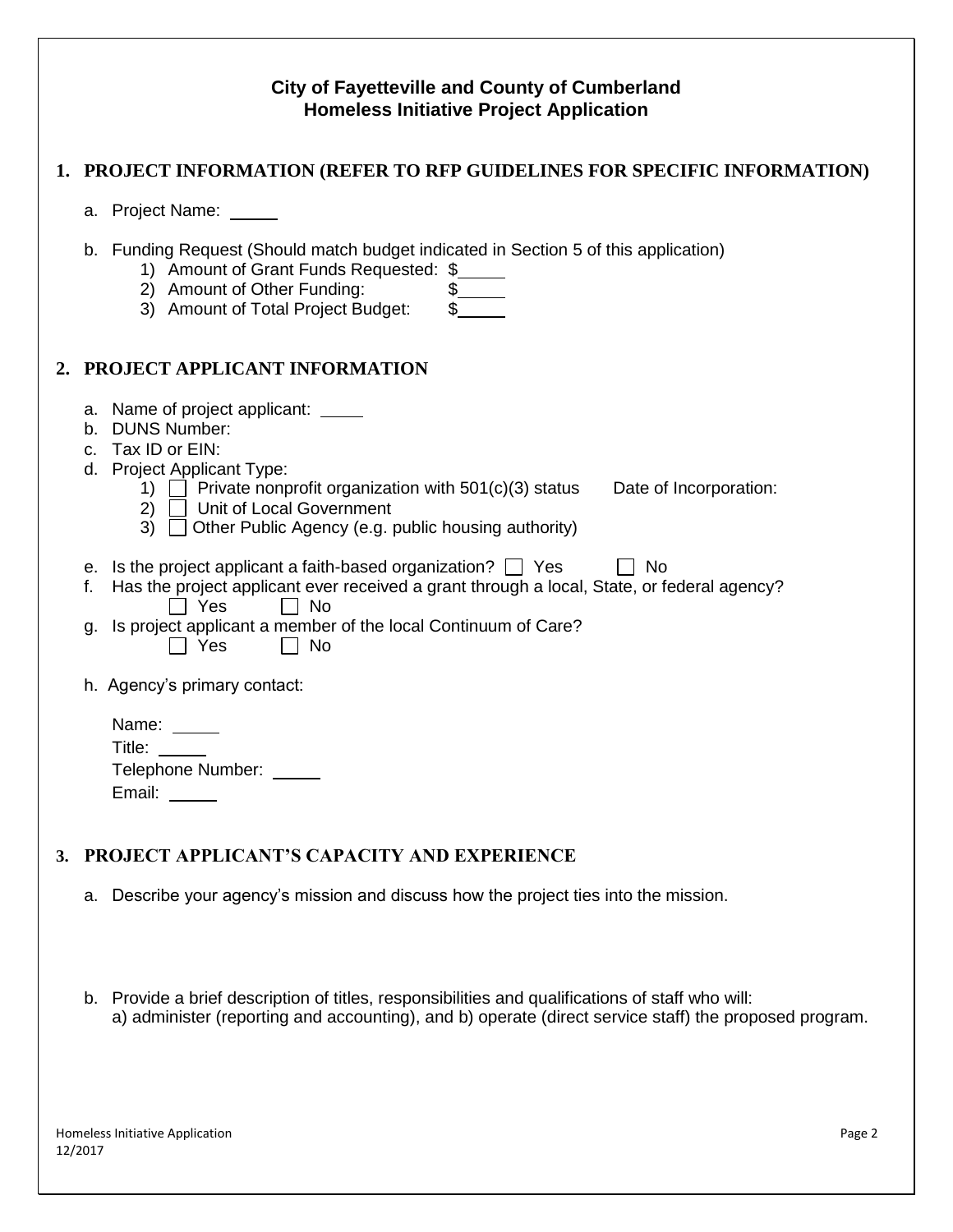c. Describe your agency's prior successful experience working with the target population indicated in this application.

#### **PROJECT APPLICANT EXPERIENCE CHART**

| <b>Project Name</b> | <b>Program Description/Target Population</b> | Year<br>Awarded | <b>Grant Amount</b> |
|---------------------|----------------------------------------------|-----------------|---------------------|
|                     |                                              |                 |                     |
|                     |                                              |                 |                     |
|                     |                                              |                 |                     |
|                     |                                              |                 |                     |
|                     |                                              |                 |                     |

- d. Describe your agency's financial control system and procedures.
- e. Has your agency received any findings (from any funding agency), resolved or unresolved, within the past 5 years?
	- $\Box$  Yes  $\Box$  No

If so, please describe how the finding was corrected. If the finding has not been resolved, please describe your agency's plan to correct the action.

f. List the total actual operating income and expenses of your organization for the last three completed fiscal years as shown on the IRS Form 990 (with year 1 being the most recent year). If the 990 is not yet available for the most recently completed fiscal year, list the un-audited final income and expenditures and indicate that numbers are un-audited.

| <b>Fiscal Year</b><br><b>End Date</b> | <b>Income</b><br><b>Amount</b> | <b>Expenses</b><br><b>Amount</b> | Difference in<br>Income and<br><b>Expenses</b> | <b>Were the Amounts</b><br>in Each Year<br><b>Audited?</b> |
|---------------------------------------|--------------------------------|----------------------------------|------------------------------------------------|------------------------------------------------------------|
|                                       |                                |                                  |                                                | Yes<br>No                                                  |
|                                       |                                |                                  |                                                | Yes<br><b>No</b>                                           |
|                                       |                                |                                  |                                                | Yes<br>No                                                  |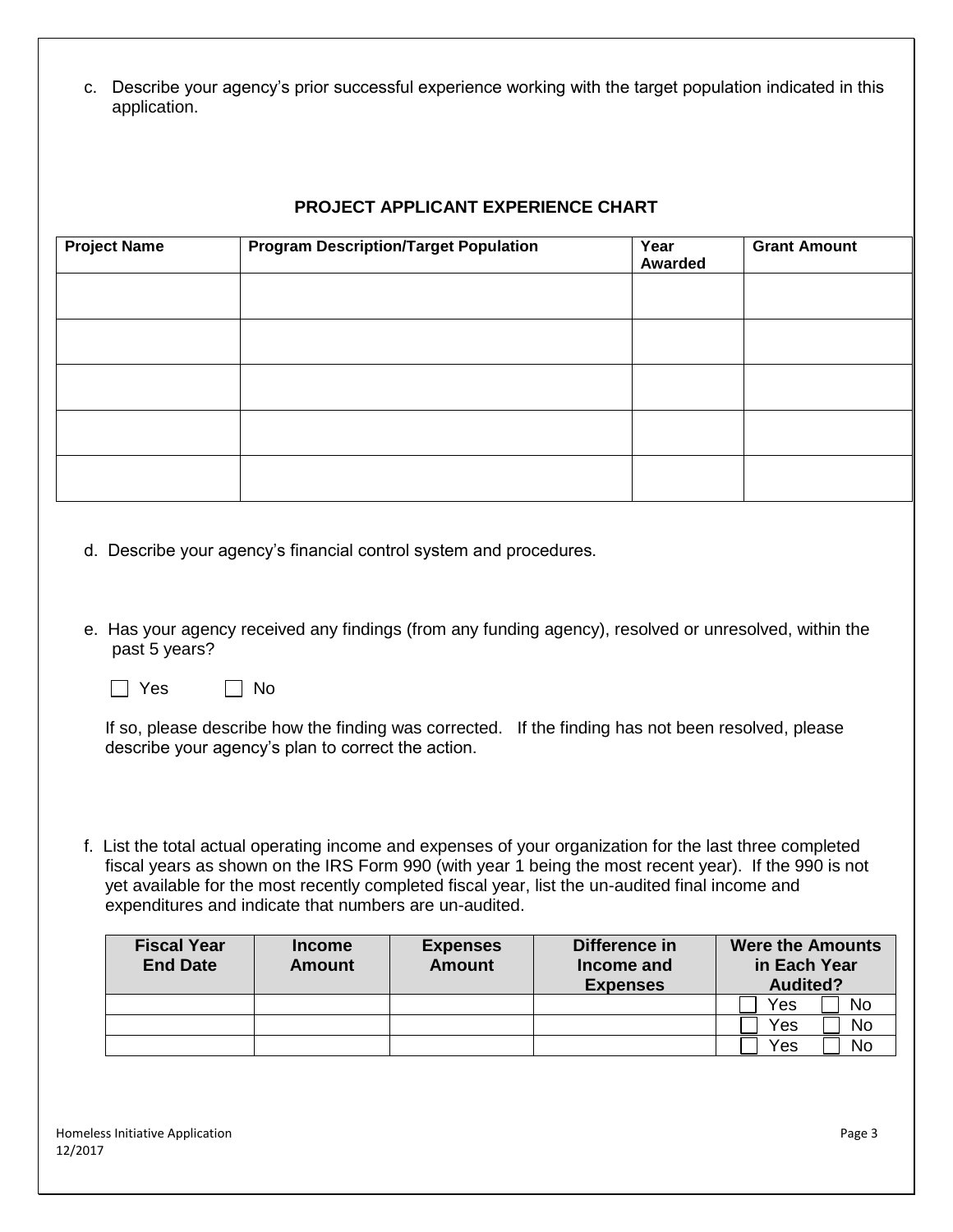g. Describe how your agency coordinates with other providers in the community to ensure non-duplication of services and access to mainstream resources for program participants.

### **4. PROJECT DESIGN**

- a. Is this project a start-up or expansion?  $\Box$  Start-Up  $\Box$  Expansion
- b. If this project is a start-up, what is the date the agency will begin providing services?
- c. Agency will be required to participate in the local Continuum of Care's coordinated entry/assessment referral process. Describe your outreach plan for the target population.
- d. Describe the eligibility criteria for the project and how potential participants will be prioritized and selected for assistance.
- e. Describe in detail how your agency will provide the services to the project. Please articulate how this approach will fulfill housing and increase income goals for the participants.
- Describe your plan for measuring program outcomes as it relates to participants obtaining housing placement and stability; skills and income; and achievement of personal goals. Submit any forms or tools used for assessment, participant intake, and/or measuring program data.
- g. Indicate the unduplicated number of individuals and families with children your agency anticipates serving during the grant cycle?

Individuals (single adults): Families (with children):

- h. Describe the agency's experience in working with local landlords and/or property managers.
- Describe how participants will be assisted to obtain and remain in permanent housing and how participants will be assisted to maximize their ability to live independently. Describe how participants will be connected to mainstream resources in order to maintain permanent housing.

h. What are your agency's hours of operation? Will your agency have staff available outside of the normal business hours to address any issues program participants may encounter (e.g. landlord, emergency crisis, etc.)? If so, please describe your agency's process.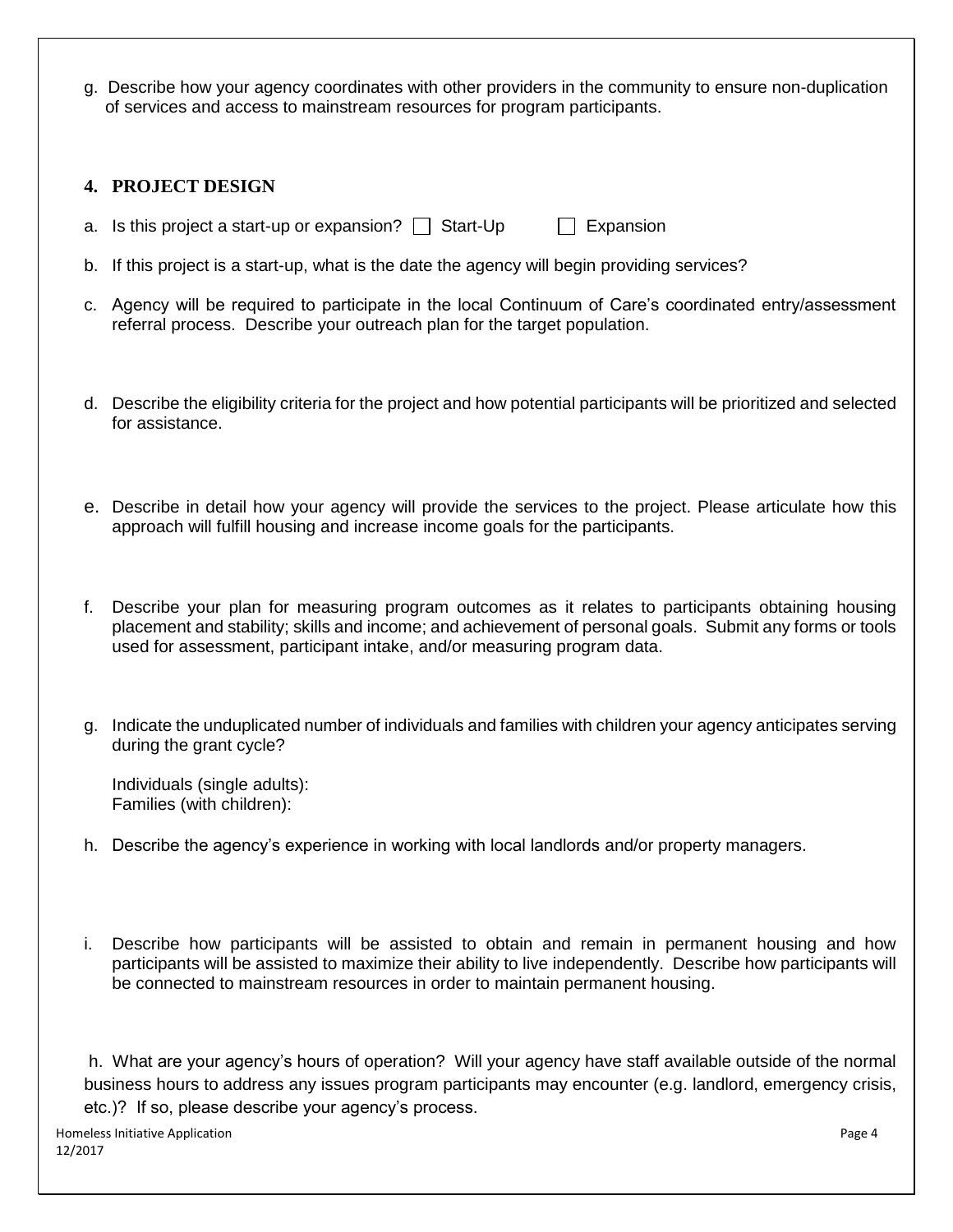i. Describe your agency's process for handling participant grievances, appeals, and complaints. Please attach the agency's termination and grievance policy.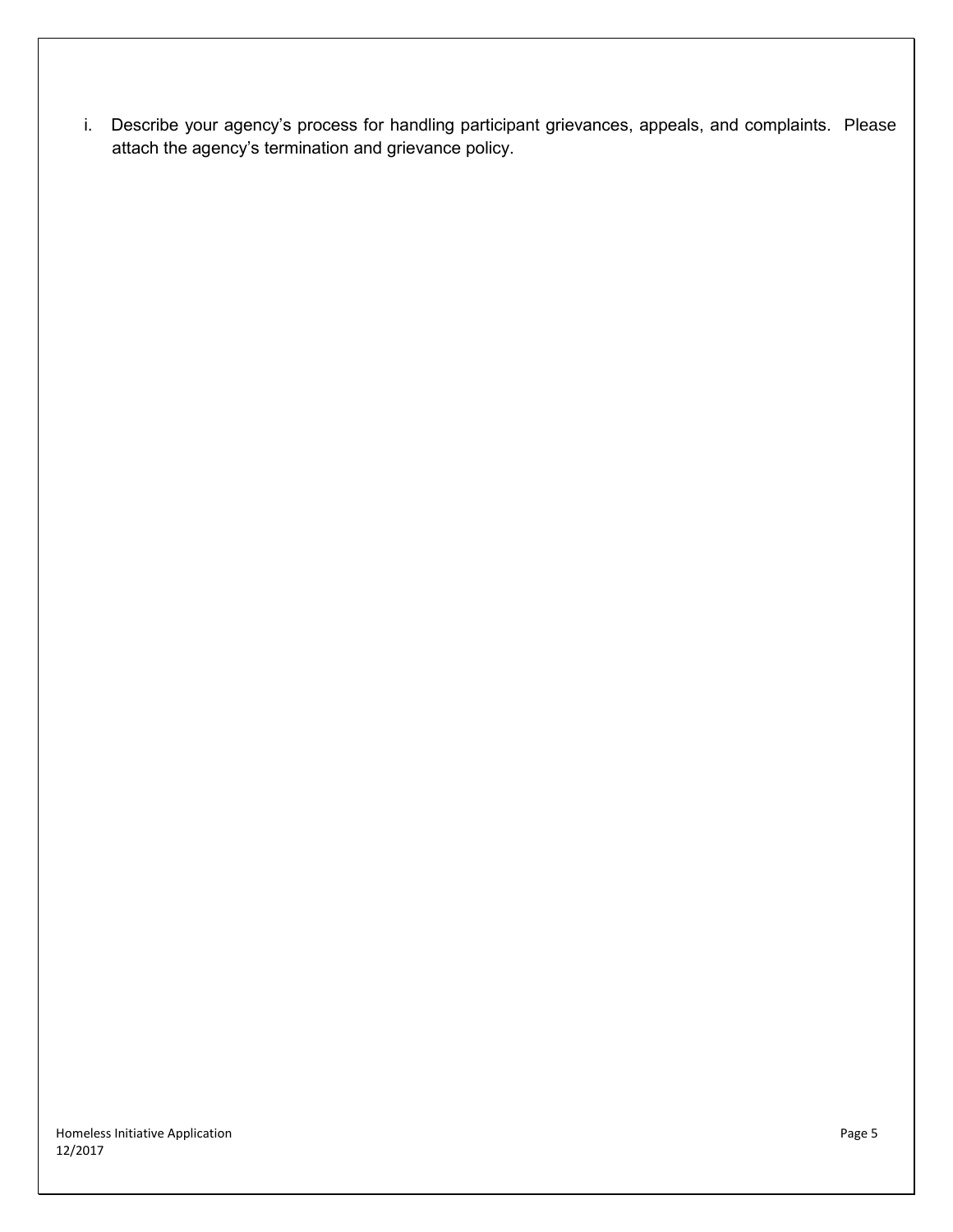| <b>ITEM</b>                                               | <b>HOMELESS</b><br><b>INITIATIVE</b><br><b>GRANT</b><br><b>FUNDS</b> | <b>OTHER</b><br><b>FUNDS</b> | <b>TOTAL</b><br><b>PROJECT</b><br><b>BUDGET</b> |
|-----------------------------------------------------------|----------------------------------------------------------------------|------------------------------|-------------------------------------------------|
| <b>FINANCIAL ASSISTANCE</b>                               |                                                                      |                              |                                                 |
| <b>Rental Application Fees</b>                            | \$                                                                   | \$                           | \$                                              |
| <b>Security Deposits</b>                                  | \$                                                                   | \$                           | \$                                              |
| <b>Rental Payment</b>                                     | \$                                                                   | \$                           | \$                                              |
| Last Month's Rent                                         | \$                                                                   | \$                           | \$                                              |
| <b>Utility Deposit</b>                                    | \$                                                                   | \$                           | \$                                              |
| Utility Payments (including arrears)                      | \$                                                                   | \$                           | \$                                              |
| <b>Moving Expenses</b>                                    | \$                                                                   | \$                           | \$                                              |
| Furniture/Household Goods (max \$500 per household)       | \$                                                                   | \$                           | \$                                              |
| Transportation (e.g. bus passes)                          | \$                                                                   | \$                           | \$                                              |
| Other Essential Services (Please specify):                | \$                                                                   | \$                           | \$                                              |
| Other Essential Services (Please specify):                | \$                                                                   | \$                           | \$                                              |
|                                                           |                                                                      |                              |                                                 |
| <b>CASE MANAGEMENT (not to exceed 10% of total grant)</b> | \$                                                                   | \$                           | \$                                              |
| ADMINISTRATION (not to exceed 5% of total grant)          | \$                                                                   | \$                           | \$                                              |
| <b>TOTAL</b>                                              |                                                                      |                              |                                                 |

# **5. PROJECT BUDGET SUMMARY (Refer to guidelines for details on eligible costs)**

Provide justification of expenditures for each line item indicated above.

## **6. SUPPLEMENTAL RESOURCES**

Please complete the following chart for all Supplemental Resources available for this project, including any cash match and any leveraged resources (e.g. in-kind services).

| <b>Type of</b><br><b>Contribution</b> | <b>Source of</b><br><b>Contribution</b> | <b>Is Source</b><br><b>Government (G)</b><br>or Private (P) | <b>Date of Written</b><br><b>Commitment</b> | <b>Value of Written</b><br><b>Commitment</b> |
|---------------------------------------|-----------------------------------------|-------------------------------------------------------------|---------------------------------------------|----------------------------------------------|
|                                       |                                         |                                                             |                                             |                                              |
|                                       |                                         |                                                             |                                             |                                              |
|                                       |                                         |                                                             |                                             |                                              |
|                                       |                                         |                                                             |                                             |                                              |
|                                       |                                         |                                                             |                                             |                                              |
|                                       |                                         |                                                             |                                             |                                              |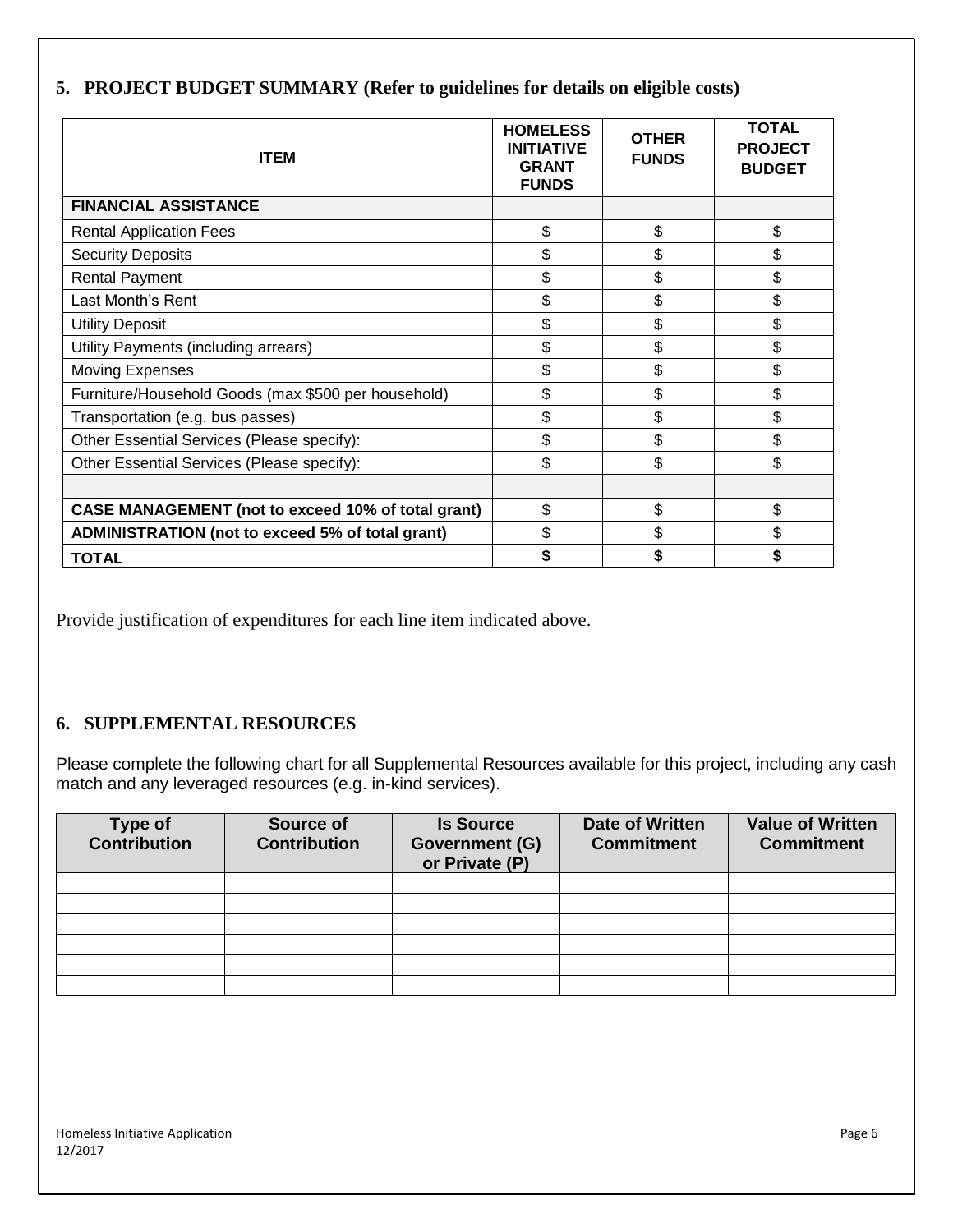# **7. LOCAL HOMELESS MANAGEMENT INFORMATION SYSTEM (HMIS) PARTICIPATION**

All projects recommended for funding under this RFP MUST participate in the local Continuum of Care Homeless Management Information System (HMIS) through direct participant level data input into the system.

#### **HMIS Contact**

a. Please list the person in your organization designated to be the Homeless Management Information System contact.

Name: \_\_\_\_\_\_ Title: \_\_\_\_\_

Email: